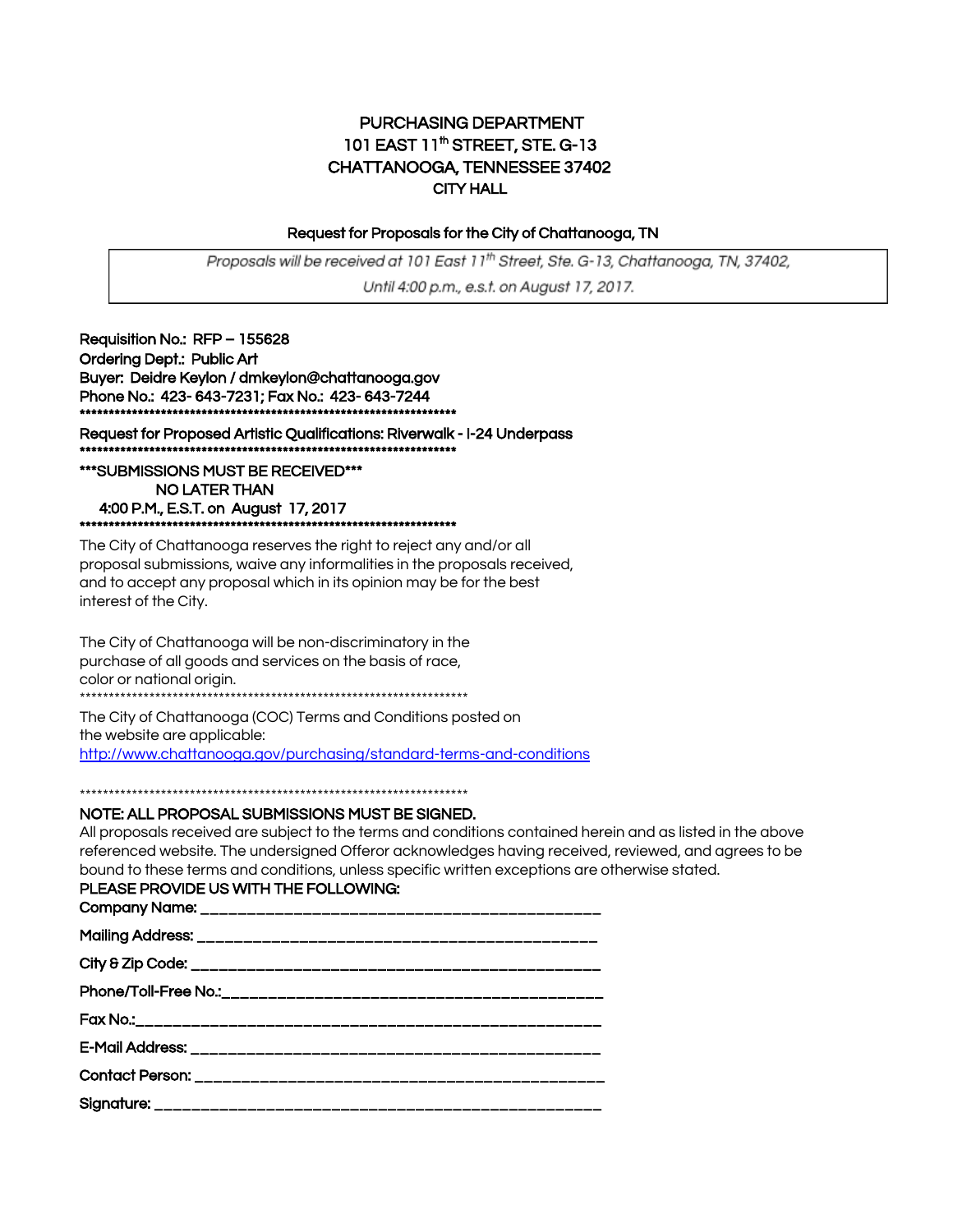



chattanooga entitled at the REQUISITION# 155628 Issued by the City of Chattanooga

# REQUEST FOR PROPOSED ARTISTIC QUALIFICATIONS

# CALL TO ARTISTS

Chattanooga, TN



Photo: Chattanooga Times Free Press

# RIVERWALK - I-24 UNDERPASS

CALL TO ARTISTS Deadline: August 17, 2017, by 4:00 p.m., EST Artwork Budget: \$220,000

## OVERVIEW:

Public Art Chattanooga (PAC) and the Chattanooga Department of Transportation (CDOT) seek artists' qualifications for the commission, design and installation of an artwork that transforms and enlivens the I-24 Underpass which spans across a section of the recently opened Tennessee Riverpark Extension in Chattanooga, TN. This opportunity is open to artists and/or artist led teams in the U.S. Artist led teams including architects, landscape architects, engineers, lighting and sound designers are encouraged to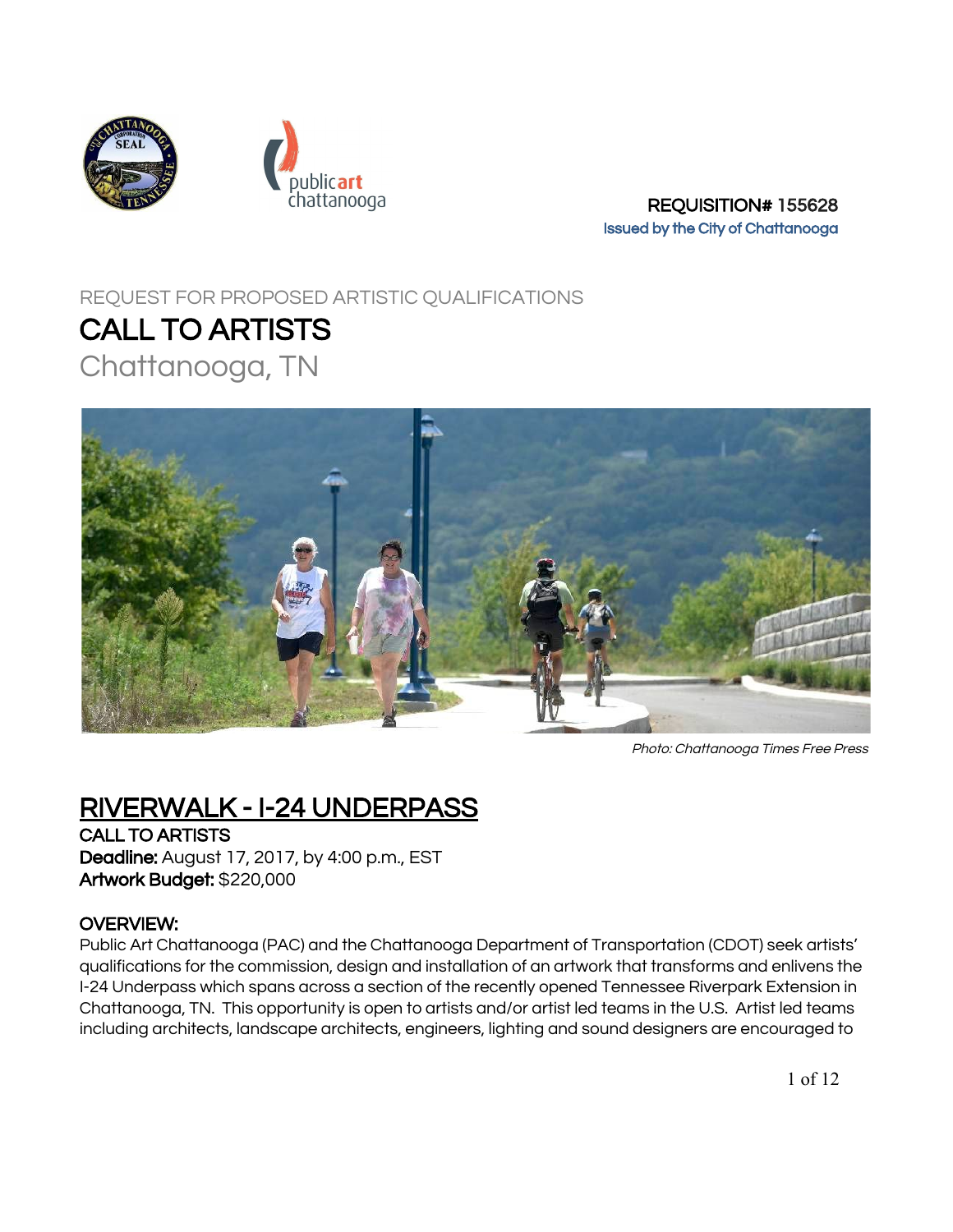apply. The receipt deadline is August 17, 2017, by 4:00pm EST. This project is made possible by generous grants from the Benwood and Lyndhurst foundations. For more information about Public Art Chattanooga visit: [www.publicartchattanooga.com](http://www.publicartchattanooga.com/)

#### (FUTURE) ARTWORK VISION:

The City of Chattanooga and the Public Art Committee hope to transform an otherwise unattractive and uncomfortable space along the Riverwalk into a destination and gateway, connecting South Chattanooga to Downtown.

## (FUTURE) ARTWORK / DESIGN GOALS:

The selected artist/team should consider the following goals in their design of the public artwork and space:

- Visually enhance and enliven the space through color, light, sound and/or other creative elements.
- Serve as a connection and/or gateway between the westside Riverwalk extension and Downtown;
- Consider existing street art/ graffiti (either incorporate or deter future tagging);
- Consider opportunities to engage the local artist community in the project.

MINIMUM REQUIREMENTS:

- Fit well within the context of the site (in terms of scale and design or theme);
- Consideration of all audiences (pedestrians, cyclists, families, passing motorists, outdoor enthusiasts, park users, etc.);
- Design should not interfere with structural integrity of the overpass;
- Materials and finishes for artwork shall be of the highest quality and should be designed and fabricated for durability as well as for relatively low maintenance;
- Public safety should be considered for both daytime and evening use;

## (FUTURE) ARTWORK / DESIGN PARAMETERS:

The artwork must not obstruct pedestrian right of ways and must generally meet the safety standards of TN Department of Transportation, Hamilton County and the City of Chattanooga. As this is an intensively used public space, artwork elements must be constructed of materials that are highly resistant to theft and vandalism as well as appropriate for Chattanooga's four season climate. The artwork should be designed for permanent installation.

## ARTIST ELIGIBILITY:

This is a national competition open to professional artists and teams; all members of the team must be over 18 years old, practicing, professionals residing in the United States. The artist member shall be the lead designer. Multi-disciplinary teams are encouraged to apply. Other trades, such as multi-media, lighting, sound designers and/or engineers are encouraged to collaborate as well.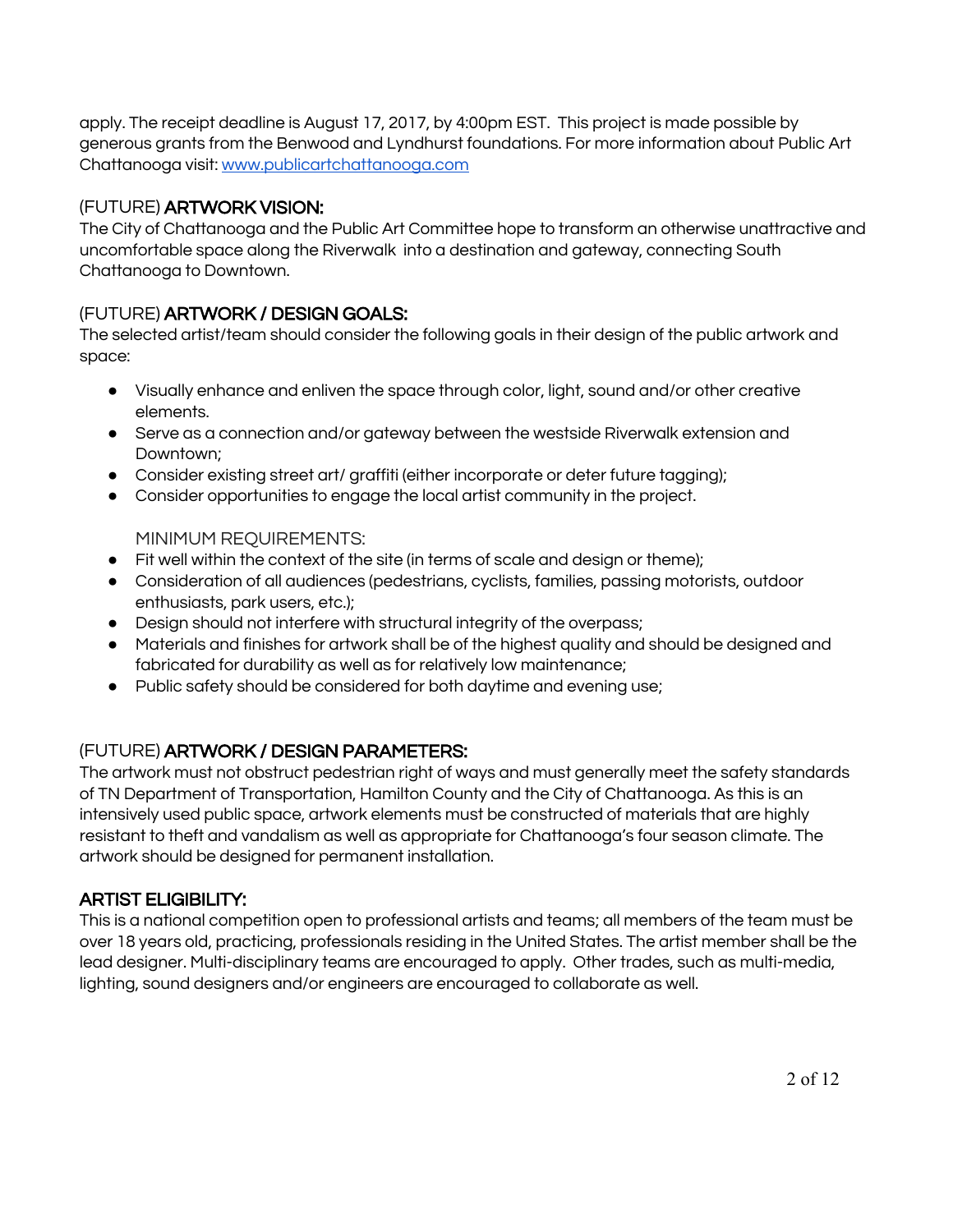## ARTWORK BUDGET: \$220,000

The budget includes expenses related to the design, fabrication and installation of a completed artwork, including (but not limited to) professional fees, site preparation and restoration, engineering and technical consultation, travel to the site, artwork fabrication, insurance, installation, permit fees, documentation, all applicable taxes, etc.



# SITE: I-24 UNDERPASS, TN RIVERPARK, CHATTANOOGA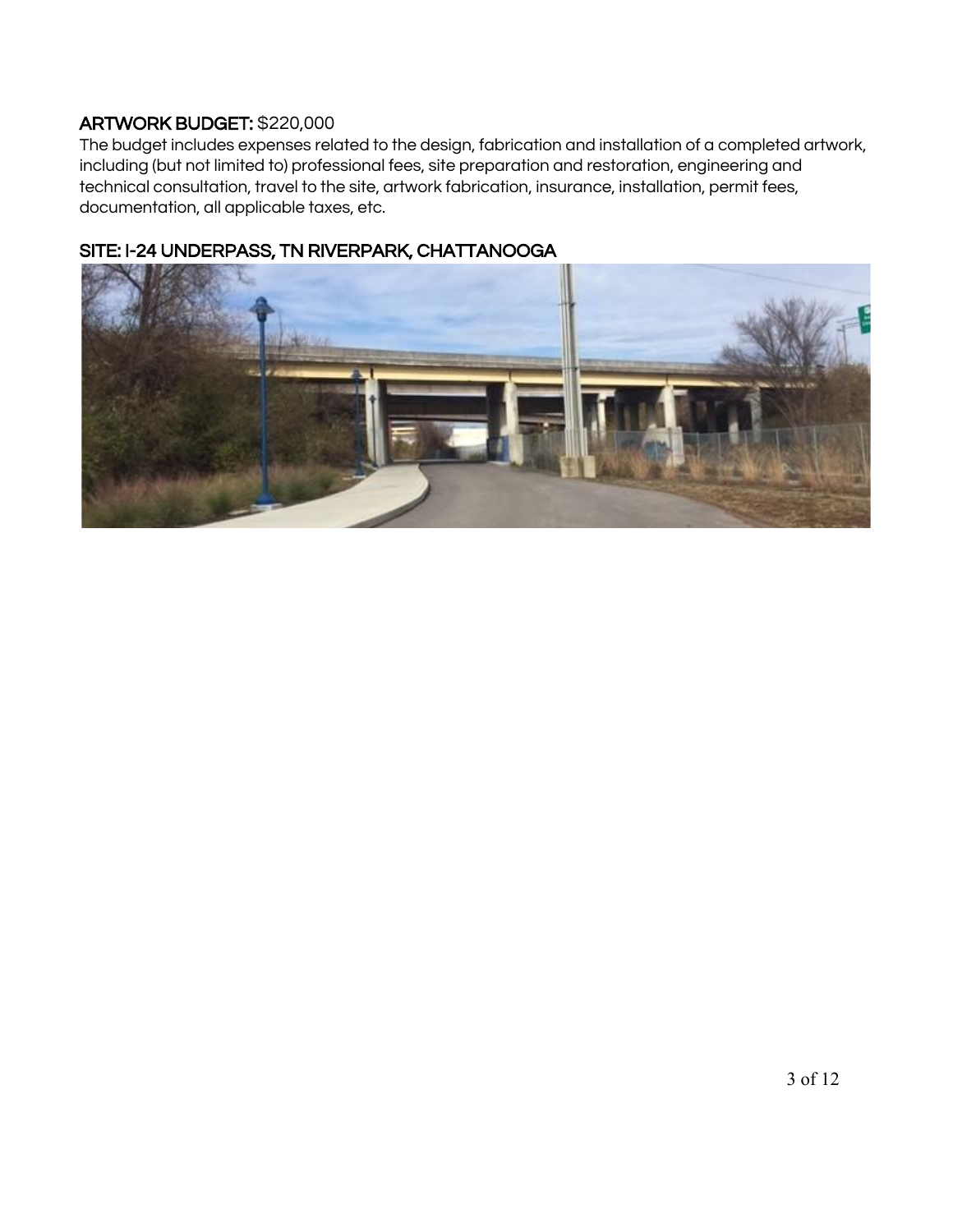

LINK TO ADDITIONAL SITE IMAGES, MAPS AND INFORMATION: <https://www.dropbox.com/sh/rx8k8wkee3h5w8c/AAAAiwyO9kpAXfyblXo8GZtba?dl=0>

#### PROJECT BACKGROUND:

Chattanooga's TN Riverpark has been recognized as one of the best in the nation. CNN Travel named the Riverpark among the World's 10 Best City Running Trails and Thrillist.com placed the Riverpark among their list of 10 of America's Coolest Urban Running Trails. Consisting of eleven miles of a paved, scenic, urban greenway that follows the curve of the Tennessee River, it will ultimately connect Lookout Mountain to the west of downtown and the Chickamauga Dam to the east. Used by cyclists, joggers, skaters and walkers, the popularly named "Riverwalk" connects neighborhoods and business districts within Chattanooga and Hamilton County via numerous trailheads.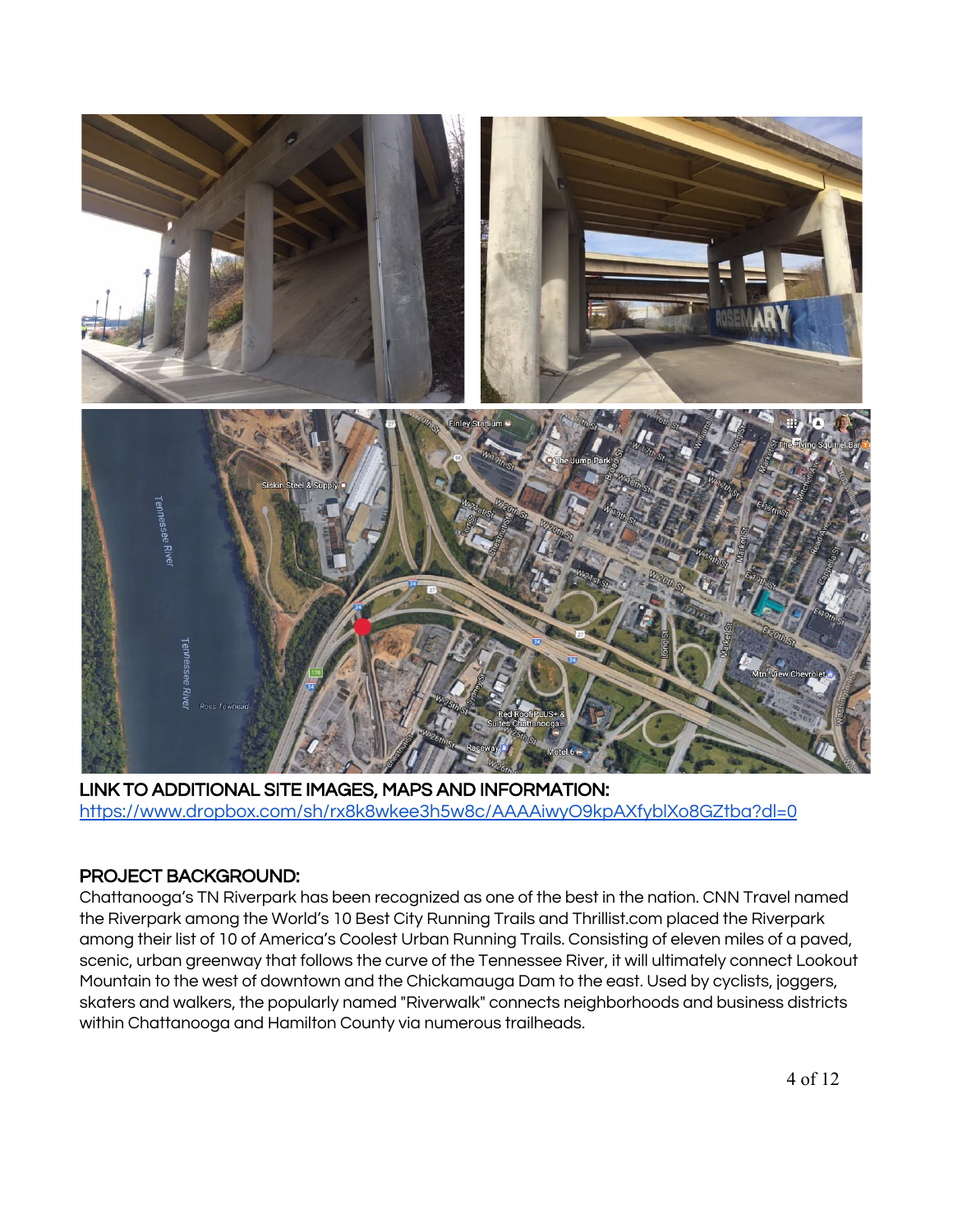In 1985, The Tennessee Riverpark Master Plan was released and since that time, Hamilton County and the City of Chattanooga have guided and managed Chattanooga's award-winning riverfront, which is a source of community pride and catalyst for economic development. The U. S. Department of the Interior recognized it as one of America's thirteen best urban parks and community green spaces. The success of the Tennessee Riverpark is a reflection of the strong public – private partnership that nurtured its creation and continued growth.

A recently completed portion of the Riverpark extends from Ross' landing to South Broad St, adding three miles to the existing eleven-mile park. The extension represents the first concerted effort to redevelop the brownfields on a long-neglected segment of our riverfront and provide a new gateway to our community on Interstate-24. The Wheland Foundry Trailhead park space will connect the next phase of the riverwalk extension to the base of Lookout Mountain and will also be linked to Southside Community Park, with the planned Alton Park Greenway, utilizing an abandoned railroad. The park is located at the terminus of Central Ave.

For more information on Public Art Chattanooga, the City of Chattanooga, and the Tennessee Riverpark, please visit: <http://www.chattanooga.gov/public-art> <http://www.chattanoogafun.com/> <http://www.hamiltontn.gov/tnriverpark/>

#### SELECTION PROCESS AND CRITERIA:

One artist or team will be selected to proceed with a concept proposal, final design, fabrication and implementation of the completed artwork. The concept proposal phase shall include travel for at least one site visit as well as a complete and thorough site specific proposal including a detailed budget and timeline.

#### SELECTION COMMITTEE:

The Selection Committee may include, but is not limited to, one artist, one architect, two Public Art Committee representatives and staff members from the City of Chattanooga and TN Department of Transportation.

#### EVALUATION CRITERIA:

Artist team's statement of interest, professional work history and portfolio will be evaluated by the selection committee. The committee will review applicants on the basis of:

- Artistic excellence and professional experience of the design team.
- Expressed sensitivity to the site and context.
- Ability to complete the project within the given timeframe.
- Demonstrated ability of the team to work collaboratively with professionals.
- Demonstrated ability to successfully execute a project of this scale under the criteria developed and within the budget set forth.
- Experience with and expressed desire to work collaboratively with a team to create an integrated artwork/ landscape for and in the public realm.
- Previous experience working with Government agencies.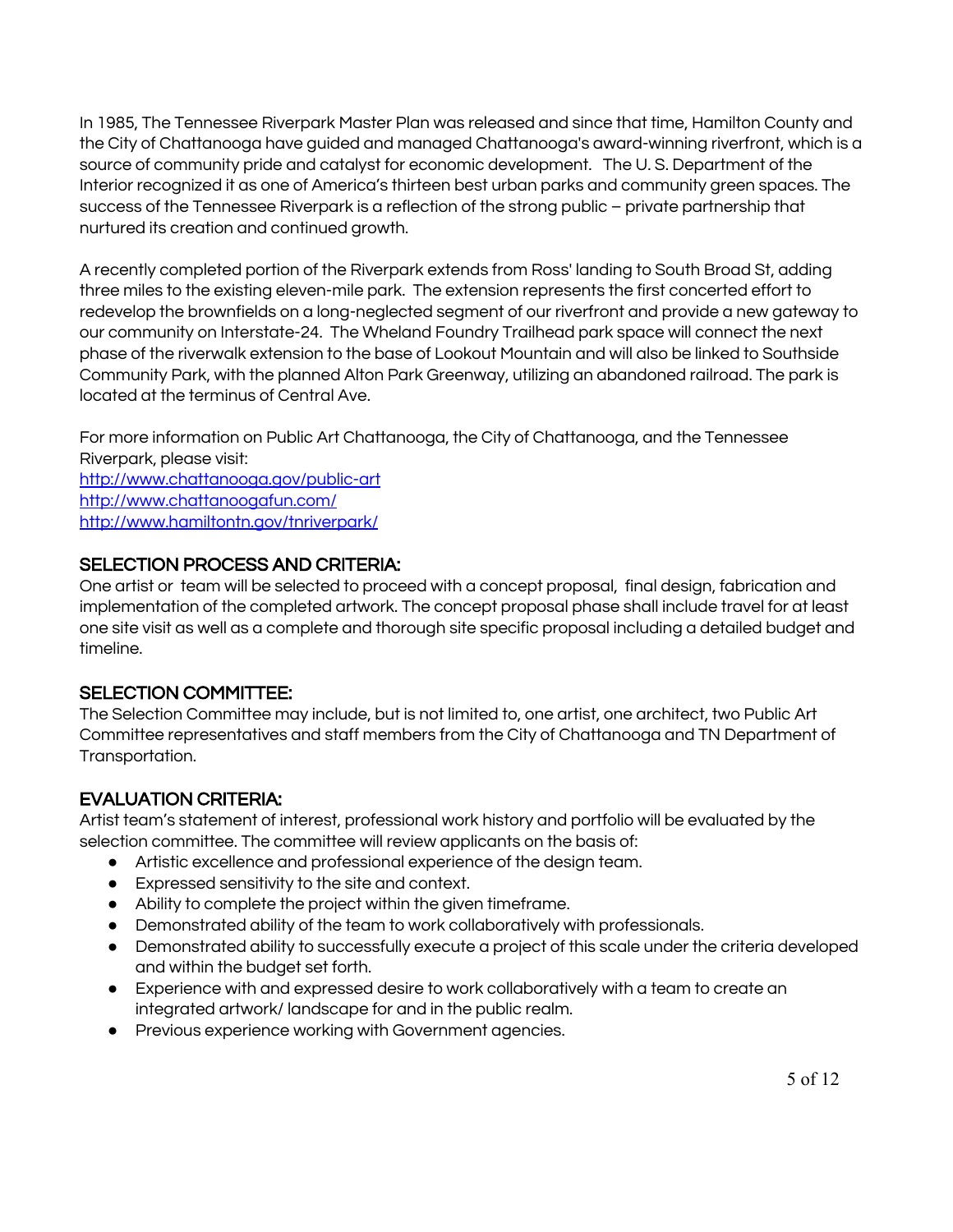TIMELINE: July 12, 2017 **Announcement of RFP** August 3, 2017, 4:00 pm EST Deadline for questions September - December 2017 Site visit for selected artist Jan - April 2018 Fabrication & Installation May, 2018 **May, 2018** Opening Celebration

August 17, 2017, 4:00 pm EST Deadline for receipt of application materials Week of August 28th, 2017 Review of qualifications and selection of artist team January 2018 Final concept proposal presentation to committee

#### SUBMISSION DEADLINE:

Submissions must be received (electronically, hand delivered, or mailed) no later than August 17, 2017, 4:00 pm EST. No exceptions. Refer to pages 6 through 8 for submission procedures. The application form can be found on page 12 of this document or downloaded at: [http://www.chattanooga.gov/public-art/about/opportunities.](http://www.chattanooga.gov/public-art/about/opportunities)

#### QUESTIONS:

Questions must be submitted by e-mail to Deidre Keylon no later than 4:00 p.m. on August 3, 2017. All questions will be answered by an Addendum which will be posted to the website with the solicitation document soon after the deadline for questions.

#### SUBMISSION REQUIREMENTS:

Application packages must be submitted electronically, by mail, or hand delivered and must include two copies of all printed materials. Materials should be single-sided and must include the following:

- 1. Completed and signed cover page (included on page 1), completed and signed application form (included at the end of this RFP on page 10), AND completed and signed any and all addenda pages (addenda pages are additional instructions that can be added to a solicitation until 48 hours before the due date).
- 2. Current Résumé for each team member (two-page limit).
- 3. Letter of Interest briefly addressing how your team would approach the project. This document should be no longer than one page (single-spaced, 1-inch margins, 12 pt. font).
- 4. List of professional references (at least three): Please include name, address, phone number, and email address for each individual. If submitting as a team, please include at least one reference for each team member.
- 5. Past work samples: Teams may submit **a maximum of ten** images:

JPEG file at 100 DPI (minimum 800 x 600; maximum 1600 x 1200) for review by the selection panel.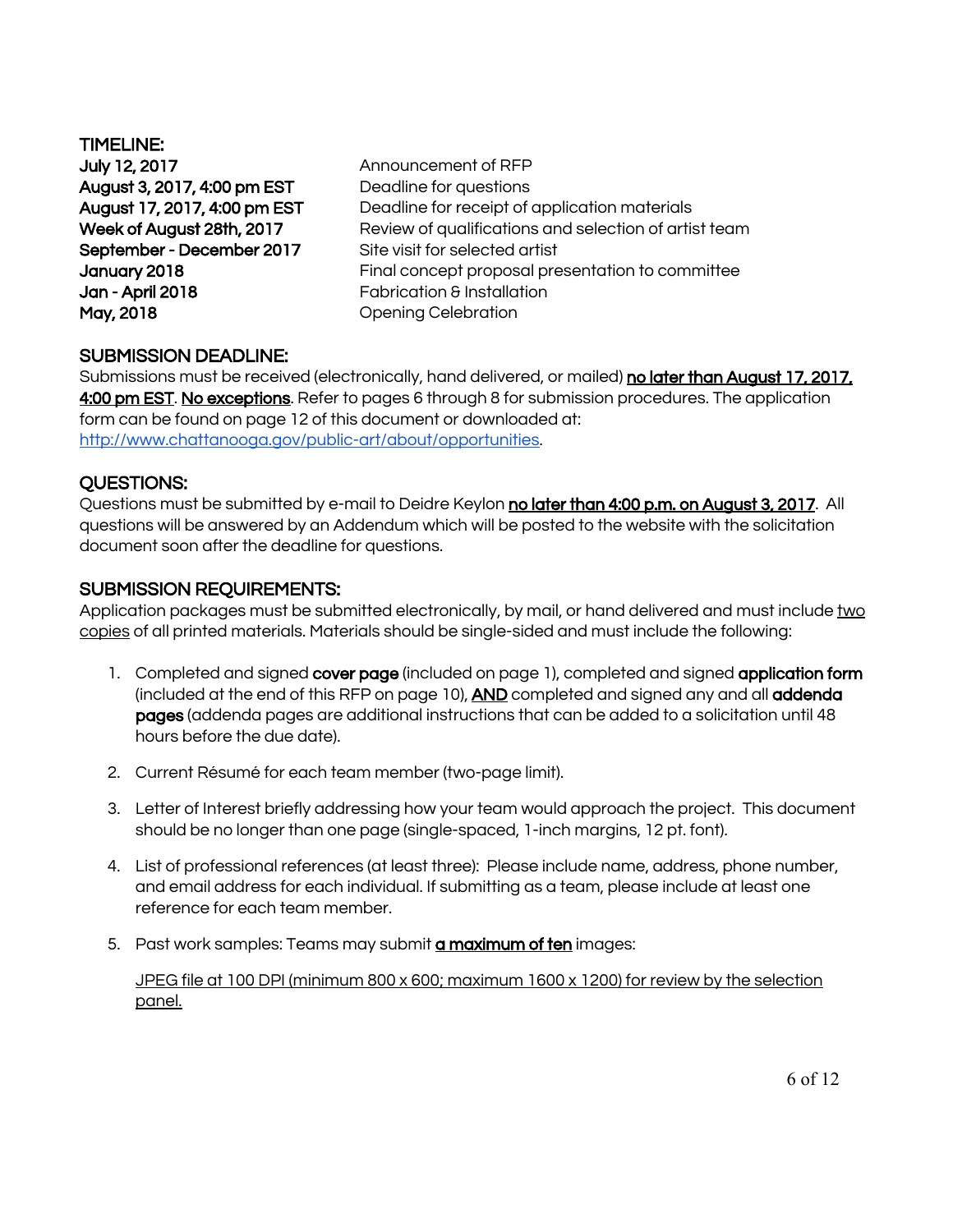- 6. Files must be PC Compatible and loaded on a flash drive. All flash drives must be labeled with the applicant's name.
- 7. Every image file must be titled first with the number of the image in the order to be viewed (use "0" in front of single-digit numbers), followed by the artist's last name [for example: 01\_Smith; 02 Smith]. The numbers must correspond to the annotated image list.
- 8. Annotated Image List: Please include the artist/team name as a heading, and a brief description of each image, including title, medium and budget.
- 9. Please do not submit paper materials in plastic covers, binders, or folders. Use only paper clips to bind your materials.
- 10. Please write "REQUISITION#155628" on the outside lower left-hand corner of the envelope before mailing application materials.
- 11. Please write your name on the outside of the envelope.

#### ELECTRONIC SUBMISSION REQUIREMENTS:

If you plan to submit your submission electronically, you must follow these instructions:

- 1. Email Deidre Keylon at **[dmkeylon@chattanooga.gov](mailto:dmkeylon@chattanooga.gov)** stating that you would like to submit your submission electronically. Include your return email address. DO NOT INCLUDE ANY PART OF YOUR PROPOSAL IN ANY E-MAIL.
- 2. You will receive a responding email from Deidre Keylon (via Google Drive). This email will contain a link to a unique folder in the City of Chattanooga Google Drive.
- 3. Click on the Folder Link in the email to be taken to the Drive (you may be required to open a Google account to use the folder. A Google account is free of charge. If you are not willing to open a Google account, you must mail or hand deliver your application).
- 4. When prompted, "drop" your file into your Google folder.
- 5. Your Google folder will remain available to you but, for purposes of the RFP, sealed and secure until the stated deadline. After the deadline, it will be opened and your access will be removed. Until the deadline, you can add, remove, edit, and check contents.
- 6. If you have any questions about submitting electronically, please call 423- 643-7231 or email [dmkeylon@chattanooga.gov](mailto:dmkeylon@chattanooga.gov).

#### TERMS:

- The City of Chattanooga and the Public Art Committee accept no responsibility for the loss or damage of artist submission materials.
- The City of Chattanooga and the Public Art Committee accept no responsibility for costs incurred by the artist in responding to this Call to Artists.
- Selected artists/teams will be required to meet contract terms and scopes.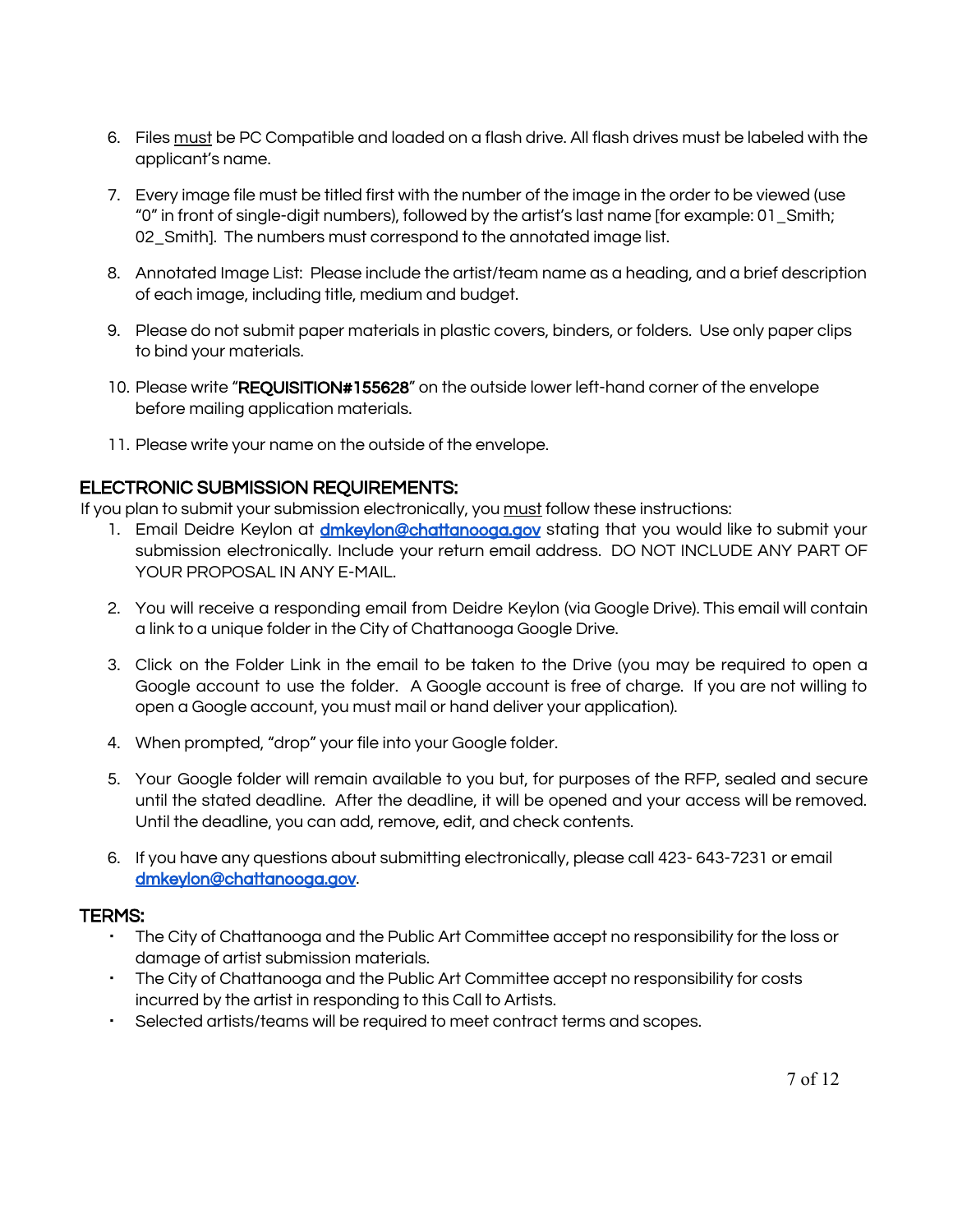- It is further understood that all budgets include travel costs. No additional and/or contingency funds will be available.
- Respondents to this Call to Artists agree to abide by the terms and conditions of this Call and of the City of Chattanooga.
- Eventual design proposals and their copyrights will belong to artists. The City of Chattanooga reserves the right to use images of the designs and information from the written proposals for review and project promotional purposes.
- No submitted materials will be returned.
- The City of Chattanooga (COC) Terms and Conditions posted on the website are applicable: <http://www.chattanooga.gov/purchasing/standard-terms-and-conditions>

#### CHECKLIST OF REQUIRED SUBMISSION MATERIALS (details above):

- 1. Completed and signed cover page
- 2. Completed and signed application form
- 3. Completed and signed addenda pages (if any addenda are added to the website)
- 4. Current Résumé
- 5. Letter of Interest
- 6. List of professional References
- 7. Images of past work (in .jpg format)
- 8. Annotated Image List
- 9. Iran Divestment Act Form

#### SEND SUBMISSION MATERIALS AND DIRECT QUESTIONS TO:

Purchasing Department City of Chattanooga ATTN: Deidre Keylon 101 East 11th Street, Suite G13 Chattanooga, TN 37402 [dmkeylon@chattanooga.gov](mailto:dmkeylon@chattanooga.gov) ( NO PROPOSALS ACCEPTED VIA EMAIL, see instructions for electronic submission) (423) 643-7231 phone (423) 643-7244 fax

\*\*Submission must be received electronically, by mail, or hand-delivered by August 17th, 2017, 4:00 pm EST. No exceptions.\*\*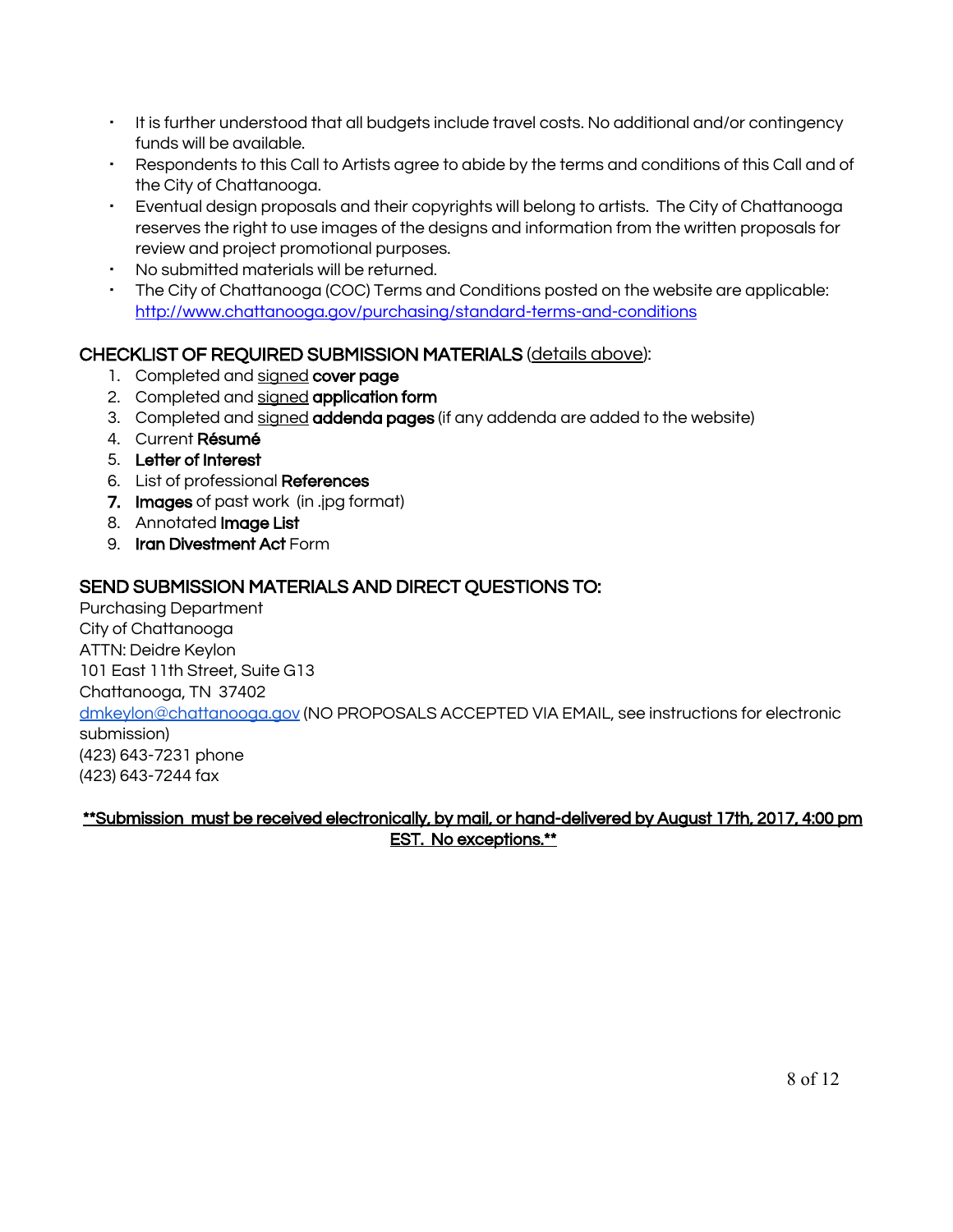#### Affirmative Action Plan

The City of Chattanooga is an equal opportunity employer and during the performance of this Contract, the Contractor agrees to abide by the equal opportunity goals of the City of Chattanooga as follows:

- 1. The Contractor will not discriminate against any employee or applicant for employment because of race, color, religion, sex, national origin, or handicap. The Contractor will take affirmative action to ensure that applicants are employed, and that employees are treated during employment without regard to their race, color, religion, sex, national origin, or handicap. Such action shall include, but not be limited to, the following: employment, upgrading, demotion, or transfer, recruitment or recruitment advertising, layoff or termination, rates of pay, or other forms of compensation, and selection for training, including apprenticeship. The Contractor agrees to post in conspicuous places, available to employees and applicants for employment, notices setting forth the provisions of this nondiscrimination clause.
- 2. The Contractor will, in all solicitations or advertisements for employees placed by or on behalf of the Contractor, state that all qualified applicants will receive consideration for employment without regard to race, color, religion, sex, or national origin, or handicap.
- 3. The Contractor will send to each labor union or representative of workers with which he/she has a collective bargaining agreement or other contract or understanding, a notice advising the said labor union or workers' representative of the Contractor's commitments under this section, and shall post copies of the notice in conspicuous places available to employees and applicants for employment.
- 4. In all construction contracts or subcontracts in excess of \$10,000 to be performed for the City of Chattanooga, any contractor and/or subcontractor is further required to file in duplicate within ten (10) days of being notified that it is the lowest responsible bidder, an affirmative action plan with the EEO Director of the City of Chattanooga. This plan shall state the Contractor's goals for minority and women utilization as a percentage of the work force on this project.
- 5. This Plan or any attachments thereto shall further provide a list of all employees annotated by job function, race, and sex who are expected to be utilized on this project. This plan or attachment thereto shall further describe the methods which the Contractor or Subcontractor will utilize to make good faith efforts at providing employment opportunities for minorities and women.

During the term of this contract, the Contractor upon request of the City, will make available for inspection by the City of Chattanooga copies of payroll records, personnel documents and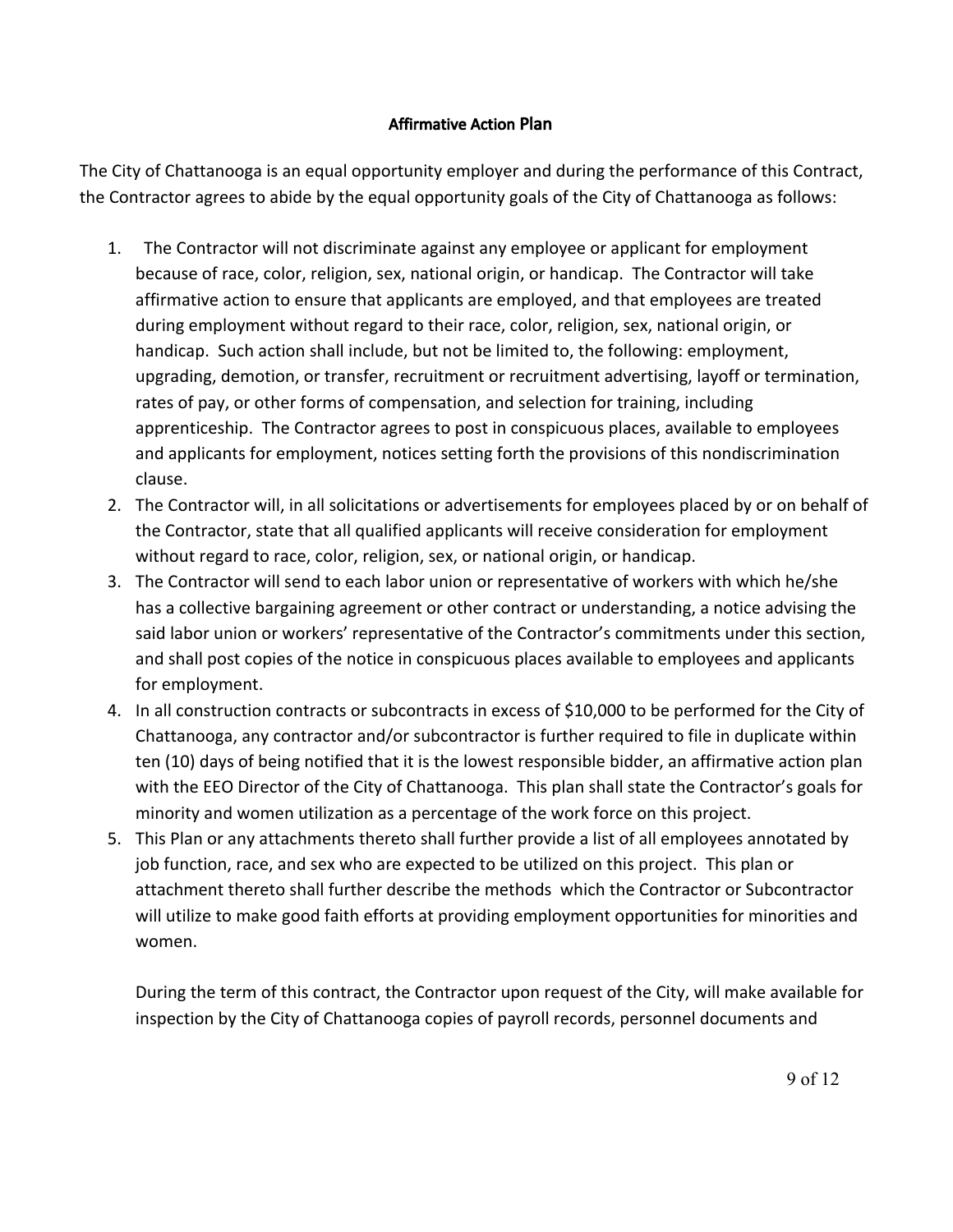similar records or documents that may be used to verify the Contractor's compliance with these Equal Opportunity provisions.

6. The Contractor will include the portion of the sentence immediately preceding paragraph 1 and the provisions of paragraphs 1 through 6 in every subcontract so that such provisions will be requested of each subcontractor. The Contractor agrees to notify the City of Chattanooga of any subcontractor who refuses or fails to comply with these equal opportunity provisions. Any failure or refusal to comply with these provisions by the contractor and/or subcontractor shall be a breach of this contract.

(Signature of Contractor)

\_\_\_\_\_\_\_\_\_\_\_\_\_\_\_\_\_\_\_\_\_\_\_\_\_\_\_\_\_\_\_\_\_\_\_\_\_\_\_\_\_\_\_\_\_\_\_\_\_\_

\_\_\_\_\_\_\_\_\_\_\_\_\_\_\_\_\_\_\_\_\_\_\_\_\_\_\_\_\_\_\_\_\_\_\_\_\_\_\_\_\_\_\_\_\_\_\_\_\_\_

\_\_\_\_\_\_\_\_\_\_\_\_\_\_\_\_\_\_\_\_\_\_\_\_\_\_\_\_\_\_\_\_\_\_\_\_\_\_\_\_\_\_\_\_\_\_\_\_\_\_

(Title and Name of Company)

(Date)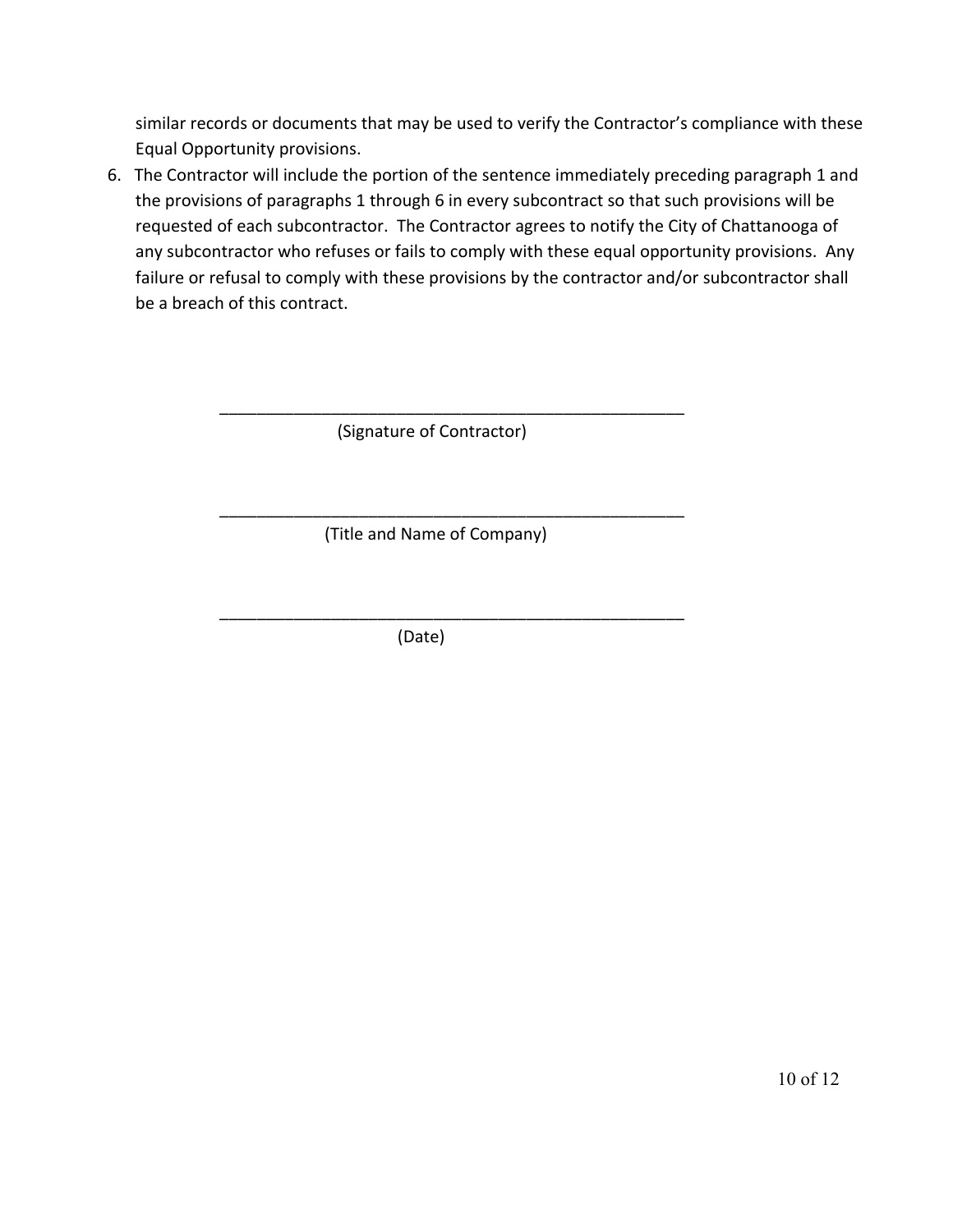# Chapter No. 817 (HB0261/SB0377). "Iran Divestment Act" enacted. Vendor Disclosure and Acknowledgement

By submission of this bid, each bidder and each person signing on behalf of any bidder certifies, and in the case of a joint bid each party thereto certifies as to its own organization, under penalty of perjury, that to the best of its knowledge and belief that each bidder is not on the list created pursuant to § 12-12-106.

| (SIGNED)        |  |
|-----------------|--|
| (PRINTED NAME)  |  |
| (BUSINESS NAME) |  |
| (DATE)          |  |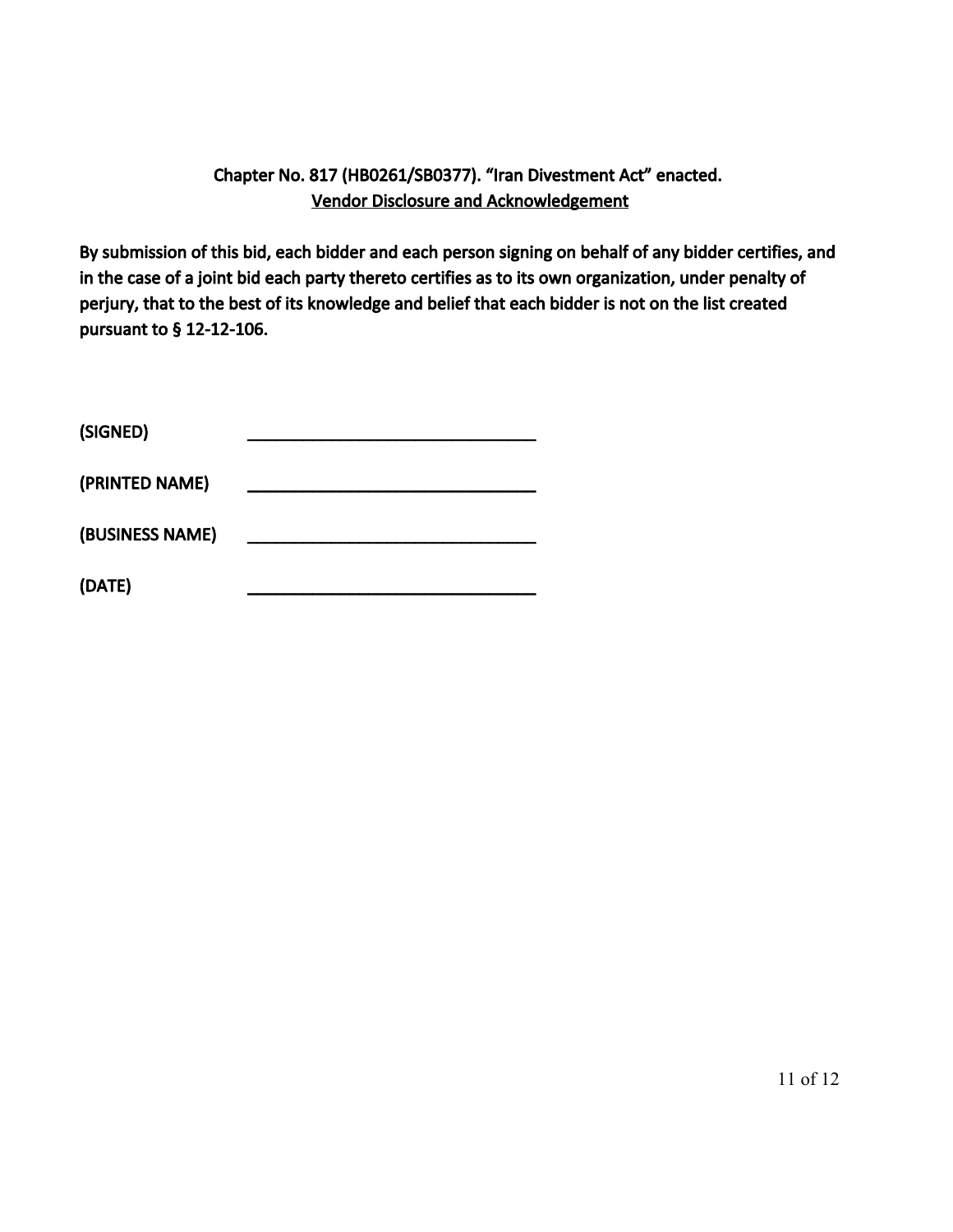# APPLICATION FORM | I-24 Underpass

Please complete this form and include it with all of the required submission materials.

| Applicant's Name:                                                                                                                                                                                                            |  |  |
|------------------------------------------------------------------------------------------------------------------------------------------------------------------------------------------------------------------------------|--|--|
| <b>Mailing Address:</b>                                                                                                                                                                                                      |  |  |
| City: _______________________ State/Country: _________ Zip/Postal Code: ________                                                                                                                                             |  |  |
| Phone: ________________________ Cell/Mobile (optional): _______________________                                                                                                                                              |  |  |
|                                                                                                                                                                                                                              |  |  |
|                                                                                                                                                                                                                              |  |  |
| Submitted Materials Status (if applicable):                                                                                                                                                                                  |  |  |
| $\frac{1}{2}$ I would like for my submission to be retained for future commission opportunities.                                                                                                                             |  |  |
| Please do not submit original artwork. Submission materials will not be returned.                                                                                                                                            |  |  |
| I understand and agree to all of the terms of this RFP / Call to Artists.                                                                                                                                                    |  |  |
|                                                                                                                                                                                                                              |  |  |
| Application package may be submitted electronically, by mail, or hand delivered by<br>August 17th, 2017, 4:00 p.m. EST.                                                                                                      |  |  |
| FOR ADDITIONAL INFORMATION, CONTACT:<br>Deidre Keylon<br>Buyer   City of Chattanooga<br><b>Purchasing Division</b><br>101 East 11th Street, Suite G13<br>Chattanooga, TN 37402<br>(423) 643-7231 phone<br>(423) 643-7244 fax |  |  |